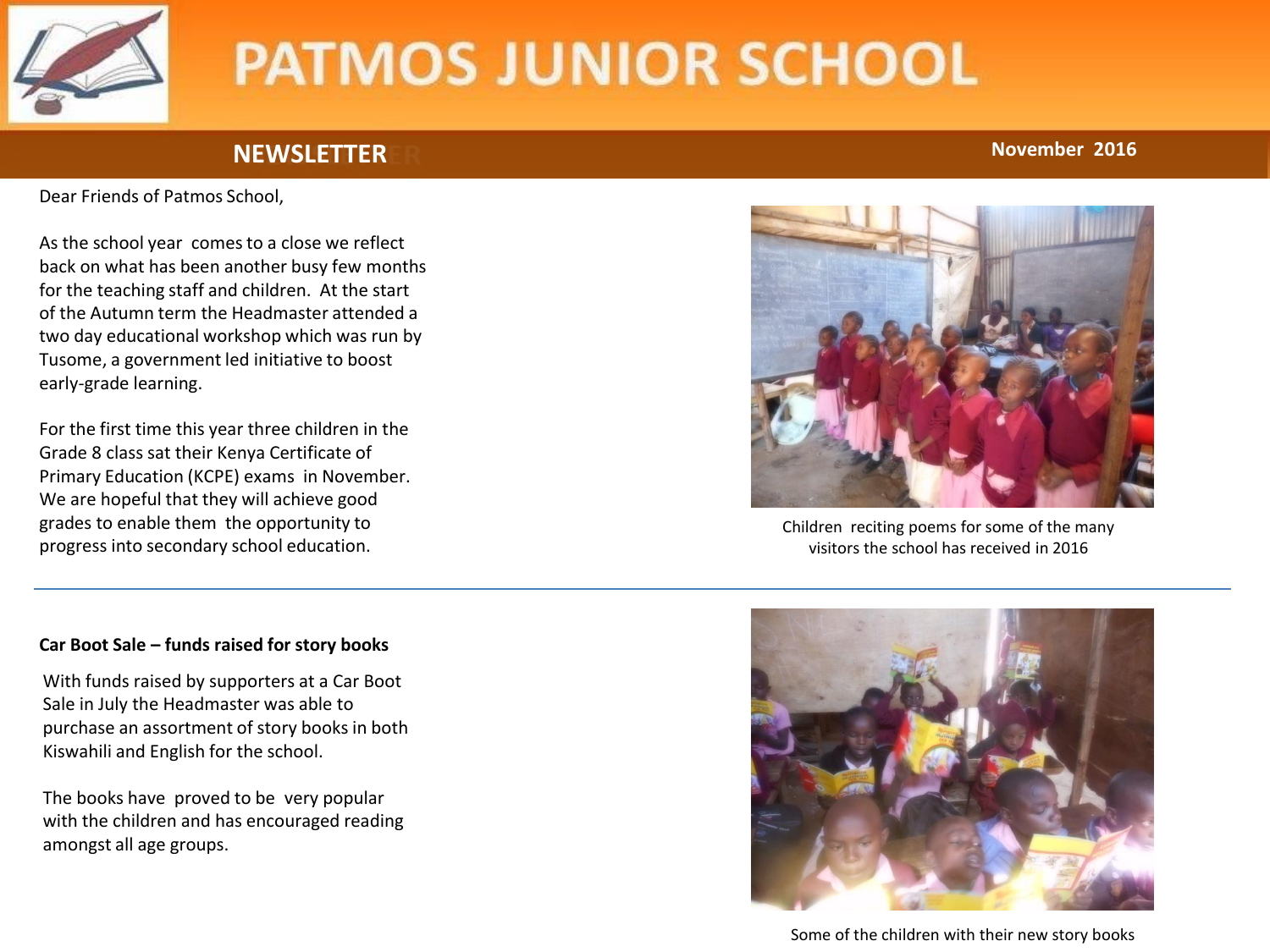

## **NEWSLETTER November 2016**

### **An afternoon of Operatic Arias – Fundraising recital by supporters**

In late July guests at St. Mary's Church, Penzance, UK were treated to an afternoon recital by two Friends of Patmos School. With funds raised at this event the Headmaster was able to purchase a handmade traditional drum and costumes for use in the Dance and Drama Club as well as a supply of English easy learning bilingual books for the children.

It is hoped that in the future children from Patmos School will now be able to enter inter-school dance and drama competitions.

### **Vacation Bible School**

In August during the school summer break a group of 33 children from Grades  $2 - 8$ , accompanied by 3 teachers, attended a week long Vacation Bible School. As well as children from Patmos School there were children and teachers from several other community schools at this event. The children were collected each day by school bus from Mathare and taken to the venue where they received lunch and snacks throughout the day.

During the course of the week there were motivational speakers at the event providing instruction and guidance. It was also an opportunity for Patmos School children to interact with children from other schools.



The drum was made locally by a skilled craftsman in Mathare



Some of the children who attended the Bible School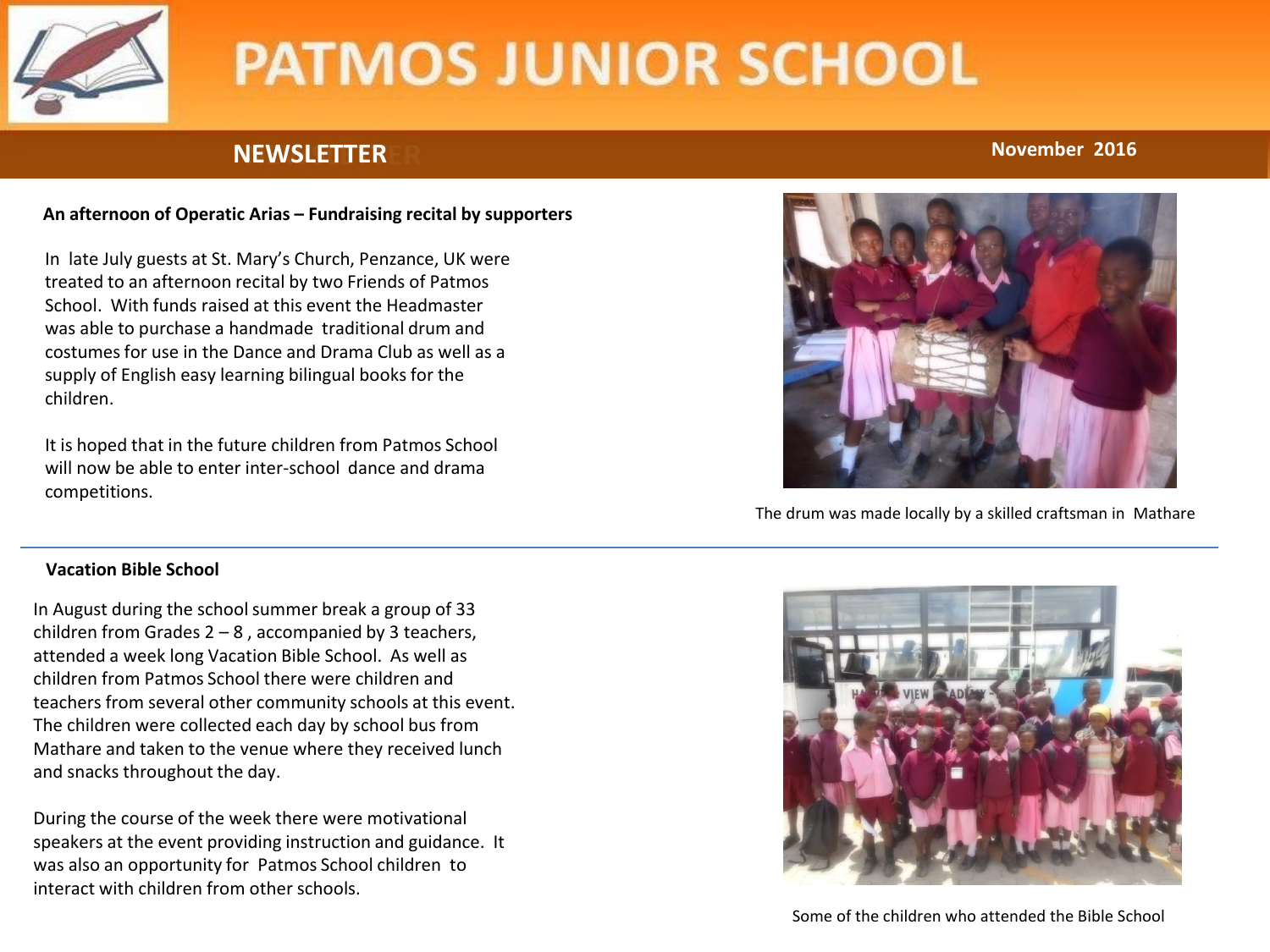

## **NEWSLETTER November 2016**

### **Headmaster visits Maize and Bean Farm**

In late August during the school summer break the Headmaster visited the school Maize and Bean farm. He reported that the first harvest of beans had been completed and yielded 16 x 90 kg bags of beans. A second crop was then planted which will be harvested in early December. The maize crop is due to be harvested shortly.

In 2015 a total of 118 x 90 kg bags of maize were harvested on the farm and 24 x 90kg bags of beans. The maize and beans grown at the school farm are used to help support the School Feeding Programme which aims to provide a daily meal for all 100 children who are enrolled at the school. The children also receive a daily breakfast of porridge.



The headmaster with some of the 16 x 90 kg bags of beans.

### **Medical Mission Group from USA visit school**

In September during a visit to Kenya an Orphan Outreach Medical Mission Group from the USA took time out of their schedule to visit Patmos School whilst they were passing through Nairobi.

In early November the school also welcomed another couple from Washington USA who spent the morning with the teachers and the children.

The children and staff are always delighted to welcome visitors to the school as these visits always prove highly motivational for the children.



The children singing traditional songs for the visitors.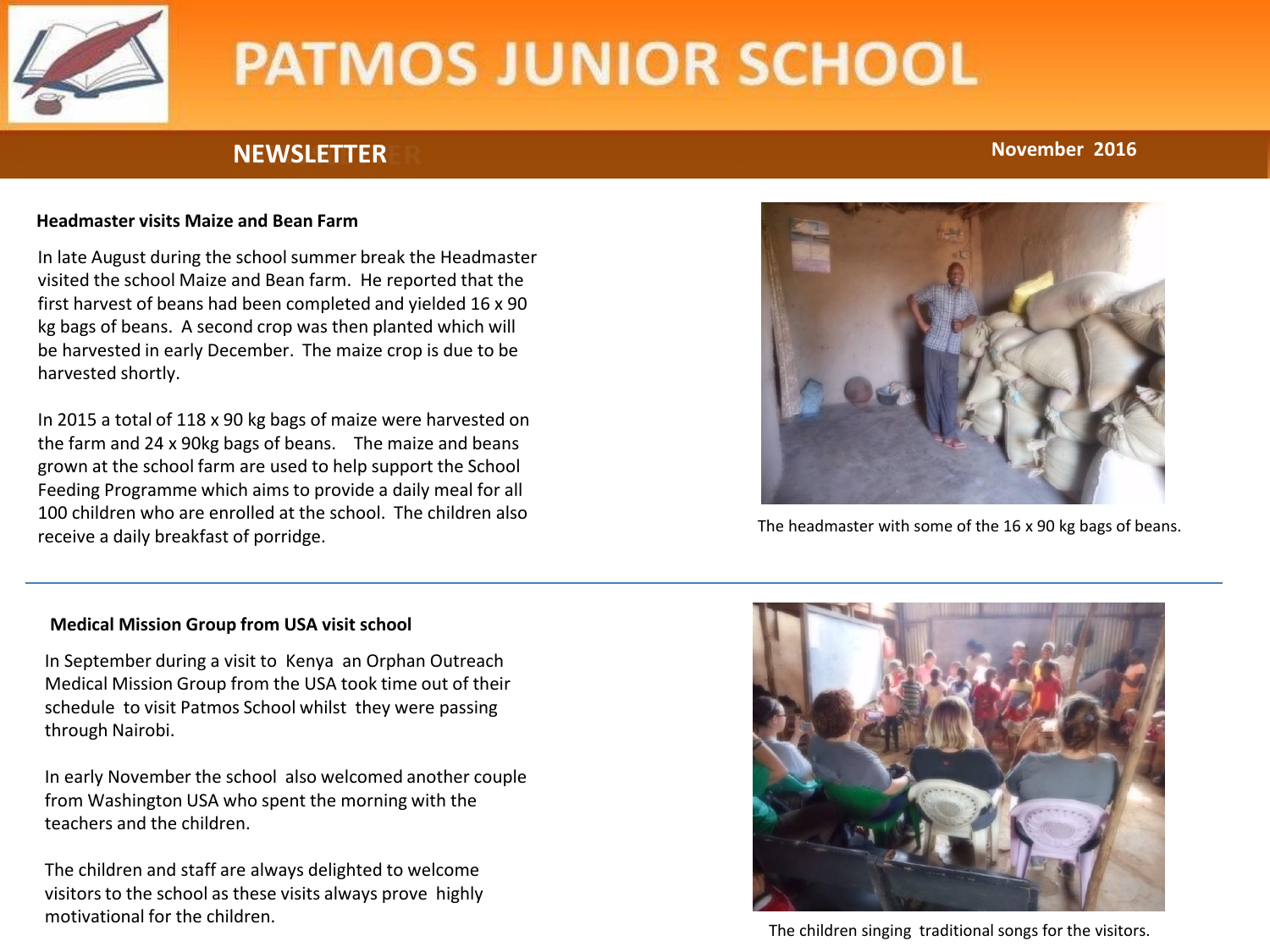

## **NEWSLETTER November 2016**

### **Orphan Outreach fund exercise books and stationery**

In September with funds donated by Orphan Outreach the Headmaster was able to purchase exercise books and stationery for some of the children for the Autumn term.

In response to the school website appeal , a kind donor also provided the funds for school uniforms and shoes for some of the most needy children at the school and these will be distributed to those children at the start of the new term in January.



Children with their new exercise books.

#### **Fresh Life toilets**

In late September with funding received by a kind donor from the USA two Fresh Life toilets were installed at the school. An operative from the Fresh Life team visited the school to demonstrate the importance of personal hygiene and the use of the hand washing facilities. The waste from the toilets is collected regularly and is taken to a centralised facility where it is converted into useful end-products such as organic fertiliser and renewable energy.

In October a teacher and 10 children from Patmos School were invited to attend a Global Hand Washing Day event which was organised by Fresh Life toilets.



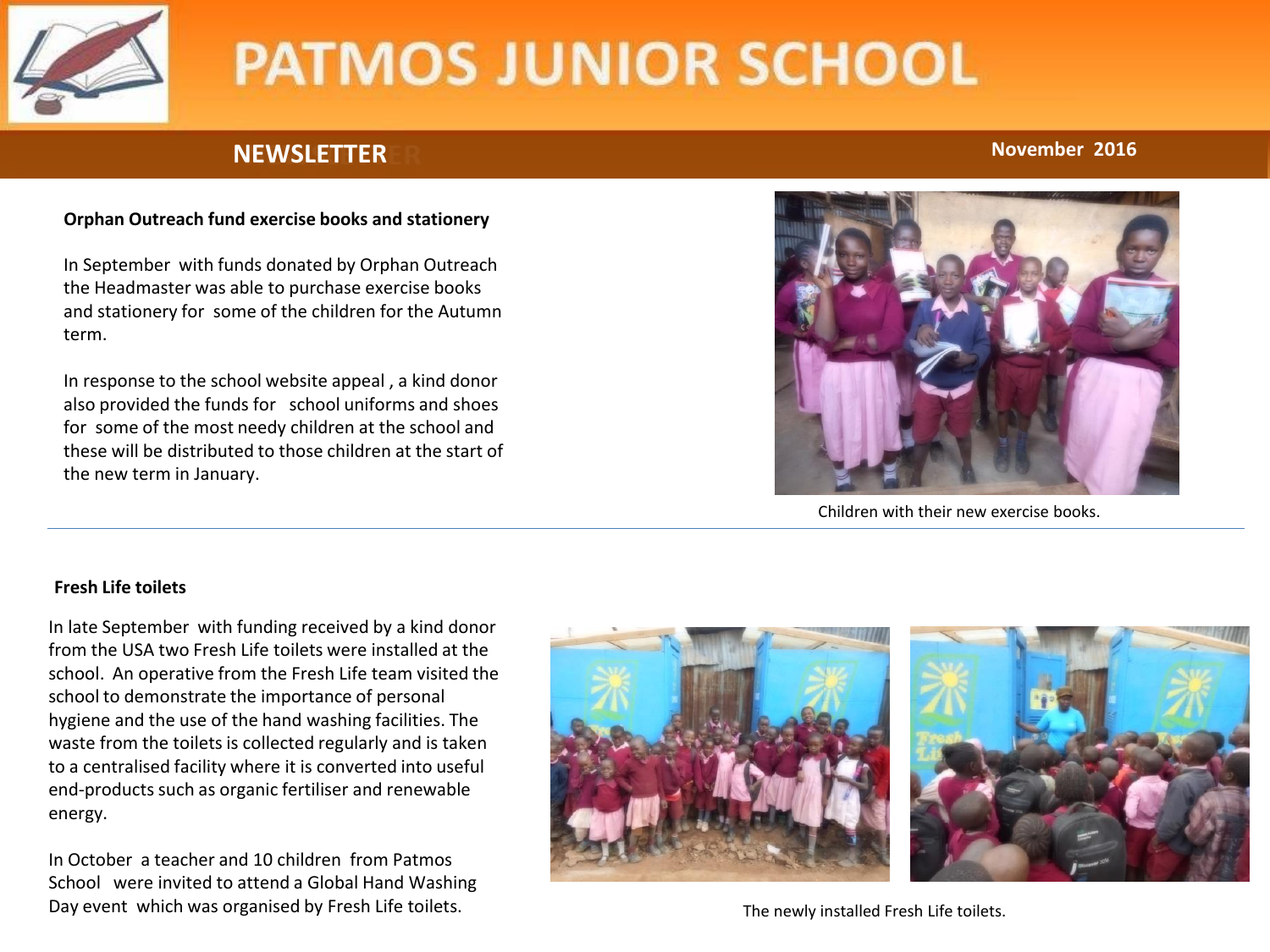

## **NEWSLETTER November 2016**

### **School Health Programme**

In November children from Patmos School once again attended at the medical clinic of Dr Dan Okal Busela for a further course of de-worming and oral vitamin supplements. Under the School Health Programme which is funded by two supporters from the UK, the children also receive end of term health checks with the local doctor. School based de-worming is one of the most cost-effective means of increasing school attendance and improving health in areas where intestinal worms are endemic.

The doctor was pleased to report that apart from 15 children who needed treatment for minor conditions the majority of children seemed to be in good health.



Dr Dan examining one of the school children.

#### **School Uniform and Maize Appeal**

Patmos School has put an appeal on the school website highlighting the need for school uniforms and shoes for the children as well as for bags of maize for use in the School Feeding Programme. Whilst we have received a good response to this appeal from school Friends and Supporters, there is still a need for further help with funding for these items. The uniforms are made by the Patmos Women's Tailoring Group which is an income generating initiative set up in 2014 to help some of the mothers and guardians of the children at Patmos School.

The maize and beans which are grown at the School Maize Farm are used in the School Feeding Programme.



School uniforms made by the Patmos Women's Tailoring Group.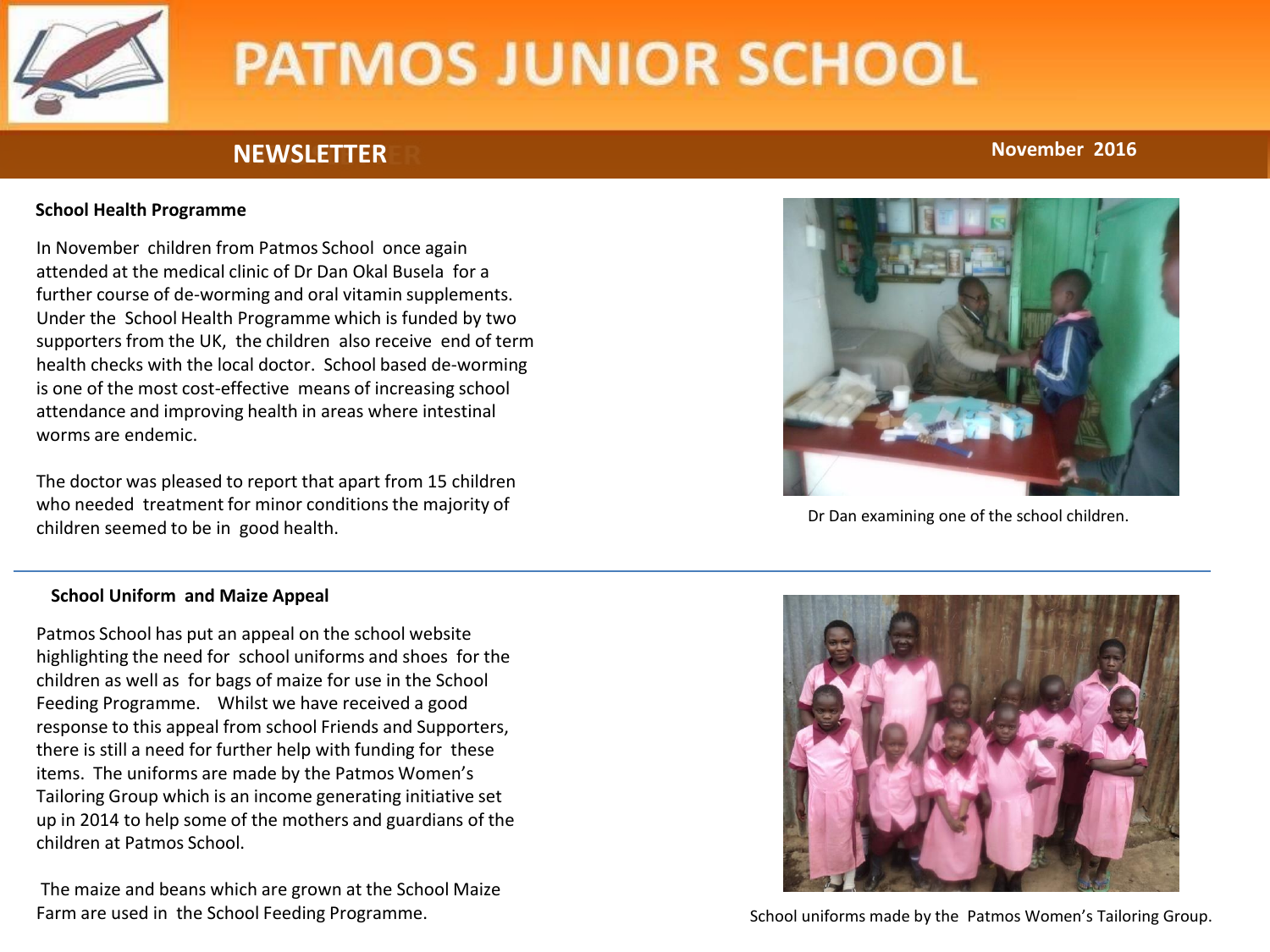

## **NEWSLETTER November 2016**

### **End of term**

The general school progress report has just been compiled by the Headmaster from the end of term exams. The report shows a general mean score for the school children as being a Grade B. This is once again a tremendous achievement for a school with limited resources and is testimony to the hard work of the teachers and the children.

On the last day of term the children were treated to an End of Term party which was funded by one of our kind sponsors from the UK. Each child received a bag containing, cakes, cookies , a lollypop and a drink.



End of Term School Party.

## **Thank you for your support**

The Headmaster and teachers at Patmos School are dedicated to providing a good education and a safe learning environment for the 100 orphans and vulnerable children who are enrolled at the school. They are also committed to providing a breakfast and daily meal for the children. With the continued help and support of our Friends and Supporters of Patmos School the children will have the opportunity to reach their full potential. The autumn term finished on 17th November .

The Patmos School Christmas party will be held on 6<sup>th</sup> December, 2016. The new school term starts on 4<sup>th</sup> January, 2017.



Patmos School will resume classes on 4th January, 2017.



The Headmaster and teaching staff at Patmos School.